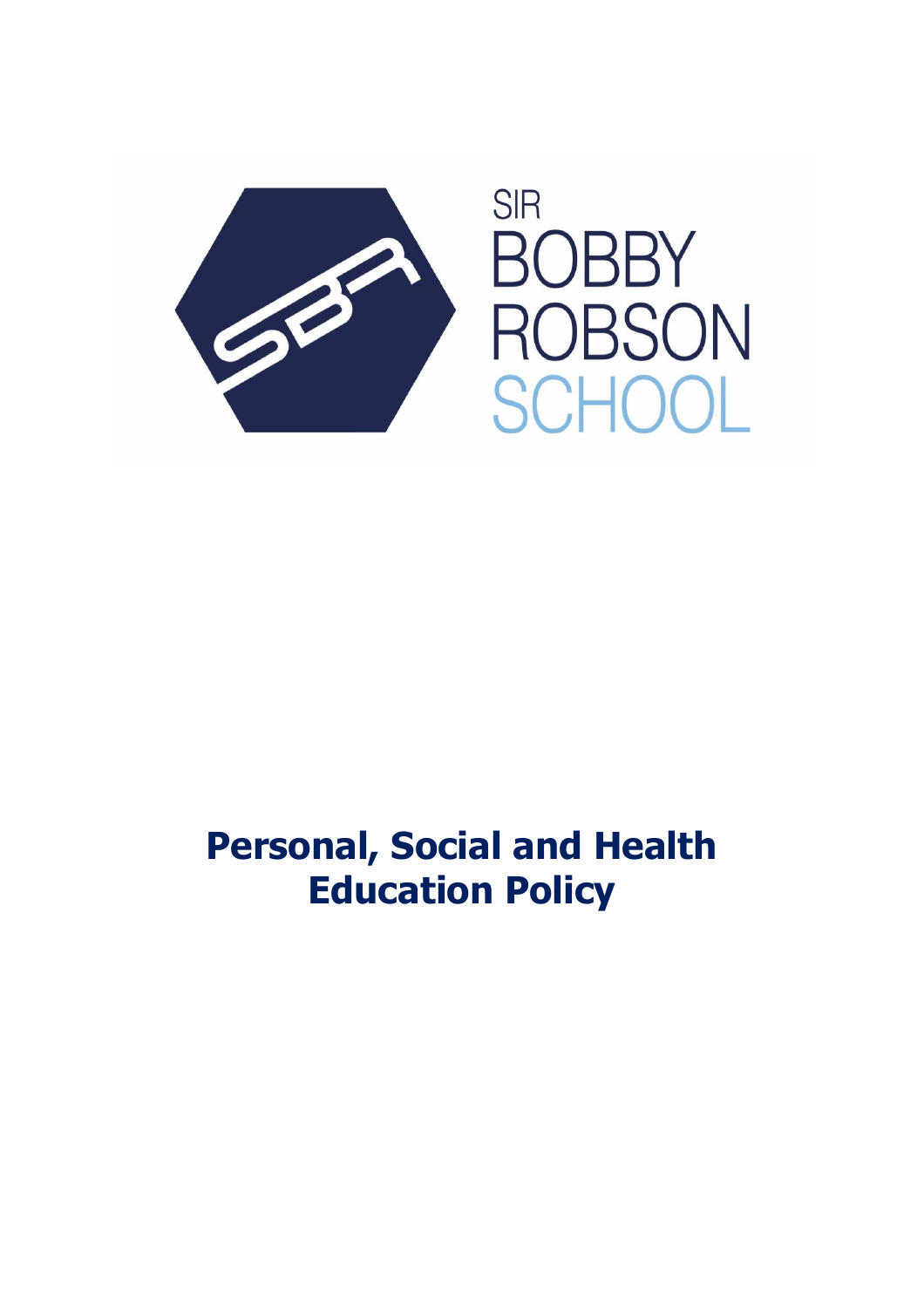#### **Introduction**

PSHE education equips children and young people with knowledge, understanding, attitudes and practical skills to live healthy, safe, productive, fulfilled, capable and responsible lives. PSHE education encourages them to be enterprising and supports them in making effective transitions, positive learning and develop positive relationships and manage their finances effectively. It also enables children and young people to reflect on and clarify their own values and attitudes, and explore the complex and sometimes conflicting range of values and attitudes they encounter now and in the future.

## **Background**

PSHE encompasses:

- 1. Health (including Drug Education)
- 2. Relationships/gender and belief issues (including Sex and Relationships Education)
- 3. Citizenship
- 4. World of Work/economic and industrial awareness
- 5. Sustainable Development (previously known as Environmental Education).
- 6. Social and personal development of the individual
- 7. Careers education and guidance

## **The Framework for Citizenship**

This comprises 3 interrelated strands:

- 1. Social and moral responsibility,
- 2. Community involvement,
- 3. Political literacy.

PSHE at Sir Bobby Robnson School may be treated as a discrete subject, however, opportunities may also be taken for cross-curricular teaching. One of the prime purposes of PSHE is to improve children's emotional resilience which is a key factor in enabling learning to flourish. A combination of all these strands enables a balanced programme of education to be provided.

#### **Ethos**

PSHE is fundamental to the development of individual potential and well-being in all children.

We aim to:

- Celebrate the achievements of individuals.
- Encourage students' awareness of their own and other people's opinions, attitudes and values.
- Develop the ability to understand and respect the beliefs, faiths and cultures of other people.
- Enable students to appreciate their responsibilities to themselves and other people and their role in society.
- Help students make sensible choices and informed decisions.
- Enable students to evaluate and communicate their ideas and opinions.

The school is committed to working in partnership with parents and carers to ensure that cultural, ethnic and religious diversity is both respected and celebrated. Every pupil has an entitlement to PSHE and central to this is the right to be valued and safe. These beliefs are encompassed in the whole school ethos and reference should be made to other relevant school policies, such as Equal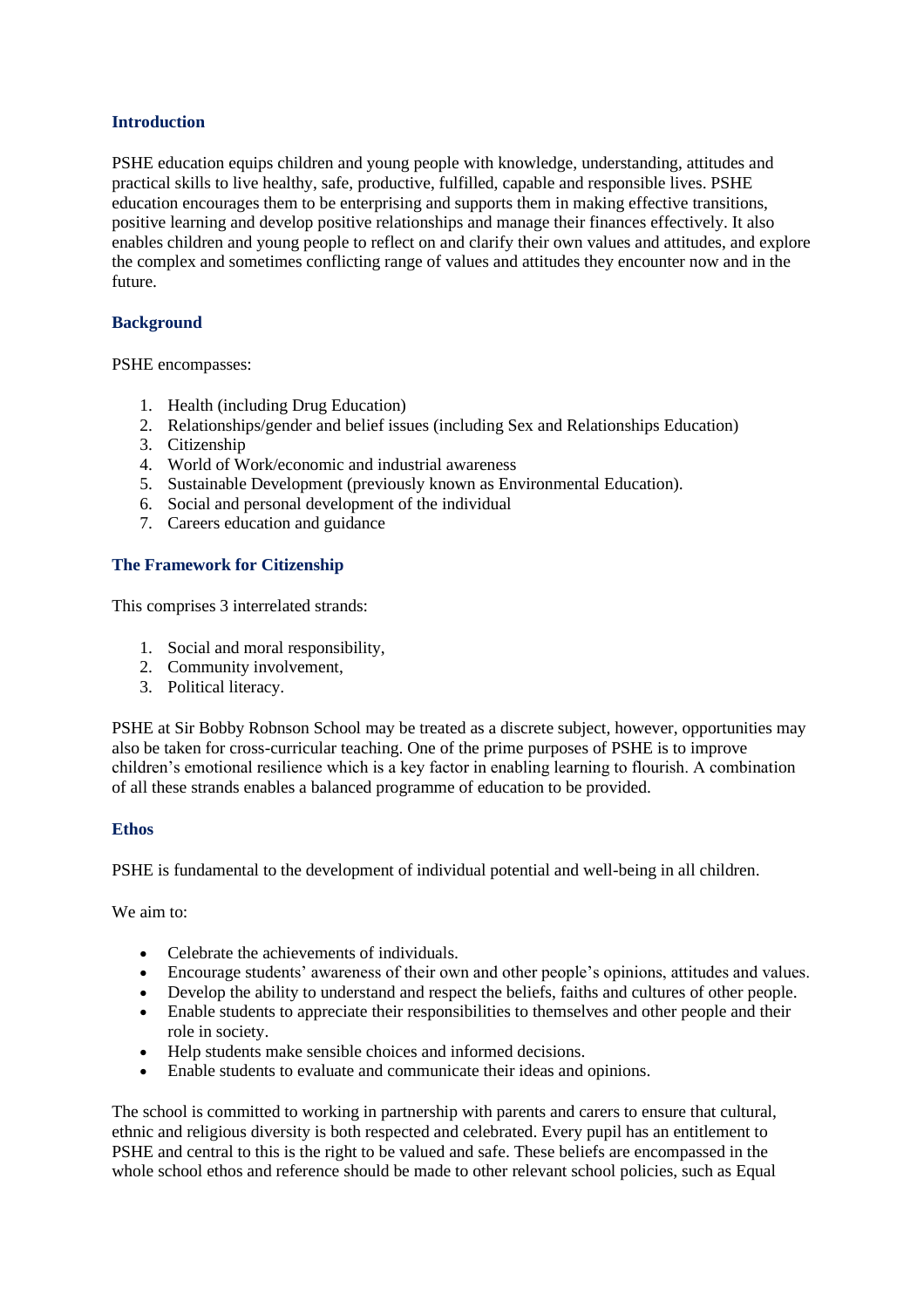Opportunities, Safeguarding, Special Education Needs, Behaviour and Religious Education for further information.

#### **Aims and Objectives**

Each scheme of work is carefully planned to offer progression but also to promote the following key skills and concepts:

- Values/attitudes such as respect, curiosity, consideration, sense of community, sense of selfworth, well-being, tolerance and responsibility.
- Skills such as negotiation, collaboration, communication, informed decision making, selfreliance, self-esteem, assertiveness, problem solving, risk assessment, etc.
- Knowledge about relationships, healthy living, personal safety, the community and the environment.

#### **Visits/Visitors**

Visits form a planned part of the PSHE programme and include out of school visitors such as the police, representatives from charities and regular visits from members of local churches. There are also information sessions or workshops for parents/carers and opportunities for parents/carers to come in and work alongside their children.

#### **Teaching and Learning Styles**

All staff, including all members of the support staff, will receive training and support as needed from the co-ordinator as appropriate. This will be updated as required.

#### **Approaches to Learning**

PSHE provides an opportunity for all pupils to listen to other people's points of view, cope with unfamiliar situations, learn from mistakes, consider, make and act on moral judgements, and act as members of the community.

Effective teaching methods will include:

activities/games group discussions using case studies **Scenarios** role play & drama news items/articles improvisations peer education real life stories story books video clips educational visits